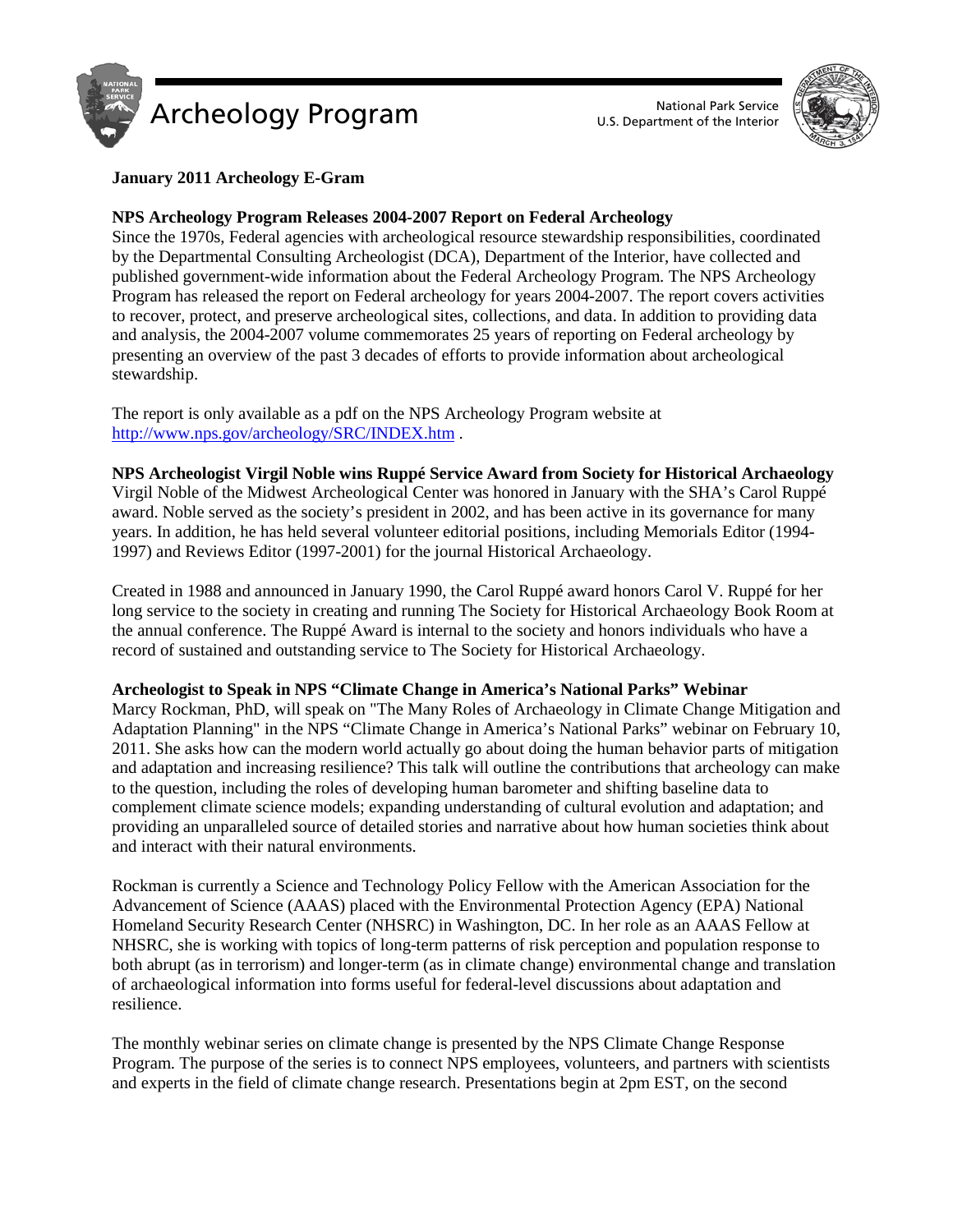Thursday of the month, and last about 90 minutes (a 60 minute presentation and 30 minutes for questions).

For more information, contact: John Morris@nps.gov or Angie Richman@nps.gov

Download webinar materials by visiting the Climate Change site on Sharepoint (must be on the NPS network); look in the Web Seminars Document library under the Climate Change Communication subsite: http://nrpcsharepoint/climatechange/communication/Web%20Seminars/Forms/AllItems.aspx

# **Former Chairman of Advisory Council on Historic Preservation Wins Archeology Award**

John L. Nau, III, former chairman, Advisory Council on Historic Preservation (ACHP), was recognized in January by the Society for Historical Archaeology (SHA) with an Award of Merit for his outstanding commitment to ensuring that the preservation of Texas' and the nation's archeological heritage are fully considered in the development of preservation policy. The award, which was presented by SHA President William Lees, recognized Nau's efforts as chairman of both the Texas Historical Commission (1997- 2009) and the ACHP (2001-2010). In both organizations, Nau significantly raised the visibility of archeology in the preservation process through his tireless efforts to include archeology. Nau was cited especially for his role in the raising of the ship, *La Belle*, from Texas' waters, and for having an archeologist appointed to the ACHP for the first time in the agency's history.

The SHA is the largest scholarly group concerned with archeology since the beginning of European exploration. SHA promotes scholarly research and the dissemination of knowledge concerning historical archaeology. Established in 1988, the SHA's Award of Merit recognizes specific achievements of individuals and organizations that have furthered the cause of historical archeology.

For more information about SHA, go to http://www.sha.org/.

### **NPS Northeast Museum Services Center Offers Archeology Blog**

As one component of an ongoing social media initiative for the NPS Northeast Museum Services Center (NMSC), the NMSC Archeology Collection Management Program has initiated a blog. The blog will showcase archeological collections from throughout the NPS Northeast Region and the ways that NMSC works to preserve these important resources. The blog will encourage collaboration by sharing research, spotlighting collections and parks, and asking for help in identifying objects.

The blog is split into four categories: Behind-the-Scenes, an inside look at collections management: Name that Artifact: photos of objects that need identifying; A Bit of History, to share research findings, and; Spotlight On…, that highlights individual artifacts and museum objects. The NMSC has had 6 blog postings and 402 visitors since November 2010.

Other components of the NMSC social media initiative are Twitter and Facebook. The NMSC has two Twitter accounts that contain slightly different content. The web addres[s http://twitter.com/NPS\\_NMSC](http://www.nps.gov/cgi-bin/intercept?http://twitter.com/NPS_NMSC_)  contains information about NMCS work, NER museum collections, and curatorial news from various sources; [http://twitter.com/NMSC\\_Volunteers](http://www.nps.gov/cgi-bin/intercept?http://twitter.com/NMSC_Volunteers_) to showcase volunteers' stories and promote volunteer opportunities at NMCS. Anyone with a valid email address can join and search for "Northeast Museum Services Center" on Facebook.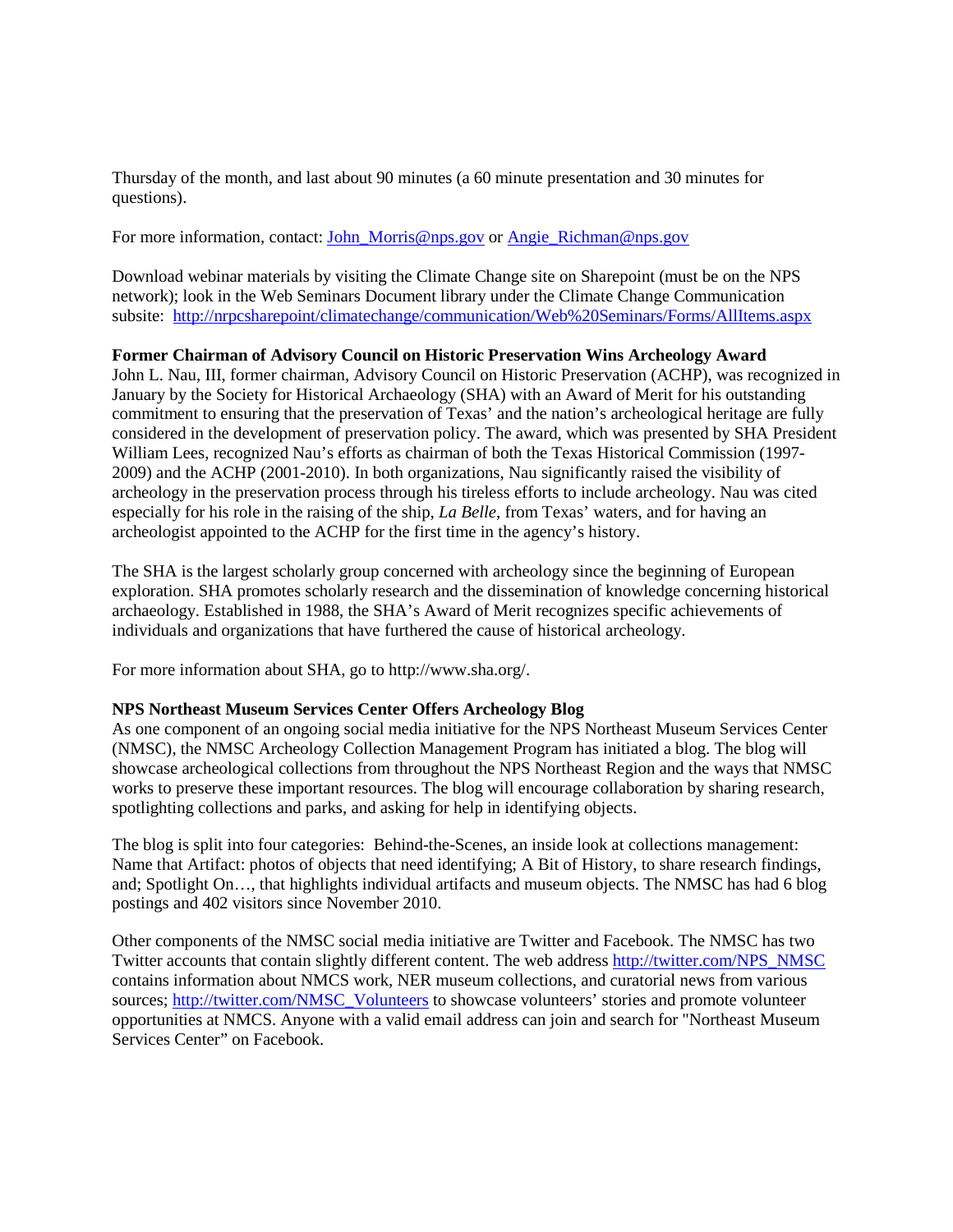Public outreach enables archeologists in the NPS and other Federal entities to fulfill their responsibilities as stewards of the nation's archeological heritage. Through forms such as blogs, Twitter, and Facebook, the NMSC encourages the public to care about archeological resources and promotes a stewardship ethic.

For more information about social networks and NMCS, contact Giles Parker (617-242-5613 x214) or Megan Lentz (617-242-5613 x227)

From story by Megan Lentz

# **Archives Research Project Pays Off**

Virgin Islands NP historian Milagro Flores traveled to Spain last summer to conduct research and compile documentation in Spanish archives relating to the history and cultural resources of the park. After Europeans discovered the New World in 1492, Spain maintained control over islands in the Caribbean until the English and French began to take control of Spain's colonies a few decades later. The Danish government also sent out settlers, in defiance of both British and Spanish imperial claims to St. John and St. Thomas, as early as 1672.

While the Danish history of St. John is currently being studied (see Project in Parks: Making Contact with the Archeological Record: Identifying Contact Period Sites on St. John USVI www.nps.gov/archeology/sites/npSites/stJohn.htm), limited research has been conducted about the numerous Spanish expeditions that mapped and recorded every move of English, French, and Danish voyages to keep any founding colonies from becoming a threat to Spanish territories. The purpose of the research project was to try to find information about Spanish activities in St. John.

About 27 primary sources were successfully identified. Among other documents, the park now has copies of a 1767 agreement between the kings of Spain and Denmark for the return of fugitive slaves; an account from the governor of Puerto Rico claiming fugitive slaves; a 1765 treatise on the management of slaves and on the establishment of a warehouse for fugitive slaves; and a 1776 ordinance about the restitution of fugitive slaves from Spanish territories. Documentation confirmed that there was extensive negotiation between Denmark and Spain to control fugitive enslaved in the Virgin Islands and Puerto Rico the 18th and 19th centuries.

The research project was successful in finding accounts relating to St. John Island and confirmed the richness of documentation still awaiting research. The sources will expand the depth and focus of the park's interpretation of the history of St. John. Improvement of the interpretive and educational programs will benefit St. John communities and visitors through more informed visitor experiences.

This research project was possible through the Friends of Virgin Islands NP. Flores was assisted by intern Doris M. Diaz, also funded by the Friends program. These important discoveries establish a base for Phase II of the same project, approved by the Friends for FY 2011.

From story by Milagros Flores, Historian, Virgin Islands NP

#### **2011 NPS Park NAGPRA Intern Projects Selected**

The NPS Park NAGPRA internship program provides opportunities for students to work in parks, centers, and offices nationwide on projects related to the Native American Graves Protection and Repatriation Act (NAGPRA). Four projects from three regions – Intermountain, Southeast, and Pacific West – have been selected for support in 2011.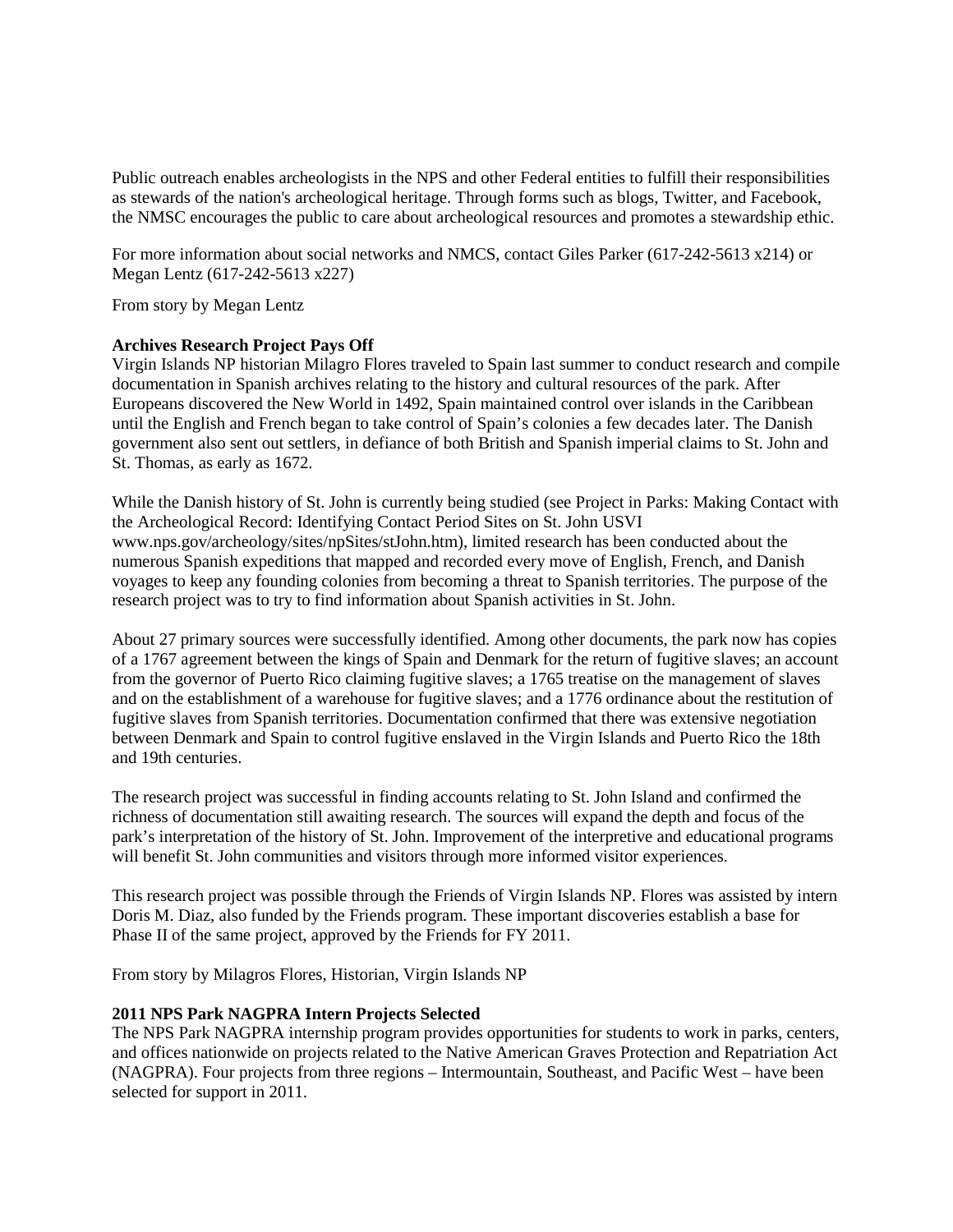Channel Islands NP The intern will carry out comparative bioarcheological analyses to assist the park in making cultural determinations required by NAGPRA. (\$5,500)

Little Bighorn Battlefield NM The project will support one part-time student during FY 2011 at Little Bighorn Battlefield National Monument to assist park staff during the consultation process. (\$7,900)

Mesa Verde NP The intern will assist with completing NAGPRA compliance for cultural items subject to the Future Applicability regulation and will also document and research cultural items controlled by the Bureau of Indian Affairs that are in the park's possession. (\$8,000)

Southeast Archeological Center The intern will help complete preparations of cultural items from the Mangum Site, Natchez Trace Parkway for repatriation and reburial and will assist with new and ongoing NAGPRA projects. (\$8,000)

#### **Fort Vancouver NHS Offers 2011 Artifact Calendar**

Calendars offered annually by Fort Vancouver NHS feature treasures from the park's museum collection. The 2011 calendar focuses on the Village, the community that grew up in the  $19<sup>th</sup>$  century beside the fort. The Village was home to Europeans and Euroamericans, Native Americans from 30 different tribes, and Hawaiians, among other cultural groups. Families in the Village supported the agricultural and mercantile activities of Fort Vancouver through their labor. The expansion of the post resulted in unprecedented self sufficiency and agricultural surplus and allowed Chief Factor John McLoughlin to aid travelers on the Oregon Trail, opening the way for full-scale Euroamerican immigration. The U.S. Army followed soon after, and established a military post adjacent to the Hudson Bay Company's fort. The Army's quartermaster's depot was established in the Village, where many buildings were leased to the Army.

Archeological investigations began in the Village in the late 1940s. Each decade has seen large-scale excavations and impressive additions to our understanding of the history and organization of the community. The 2011 calendar includes Native American carving on bone, Pacific shells, Chinese coins, hair ornaments, and Japanese ceramics, a small representation of the range of artifacts recovered in excavations.

Additional information about the objects is available in online versions of catalog records and artifact studies. You can even take a tour and view the actual artifacts!

To take a tour, read more about the collections, or purchase a calendar, go t[o www.nps.gov/fova/.](http://www.nps.gov/fova/)

### **NPS Recruiting for Burned Area Emergency Response (BAER) Teams**

The NPS and Department of the Interior are recruiting natural and cultural resource specialists to serve on post-wildfire Burned Area Emergency Response (BAER) teams. BAER Teams need archeologists that are interested in serving on NPS local and regional teams and the National Interagency BAER Team. These teams assist parks and other Federal units to conduct post-wildfire assessments and develop BAER Plans. The plans address complex post-wildfire situations that pose immediate and significant threats to human life, property, and cultural and natural resources. Threats may come from flash floods, debris flows, and erosion, looting of archeological sites, invasive species, and land restoration issues.

BAER team members must be able to satisfy the series qualifications of the team position at the GS-09 level. Team members must meet the Red Card minimum physical fitness requirements (Work Capacity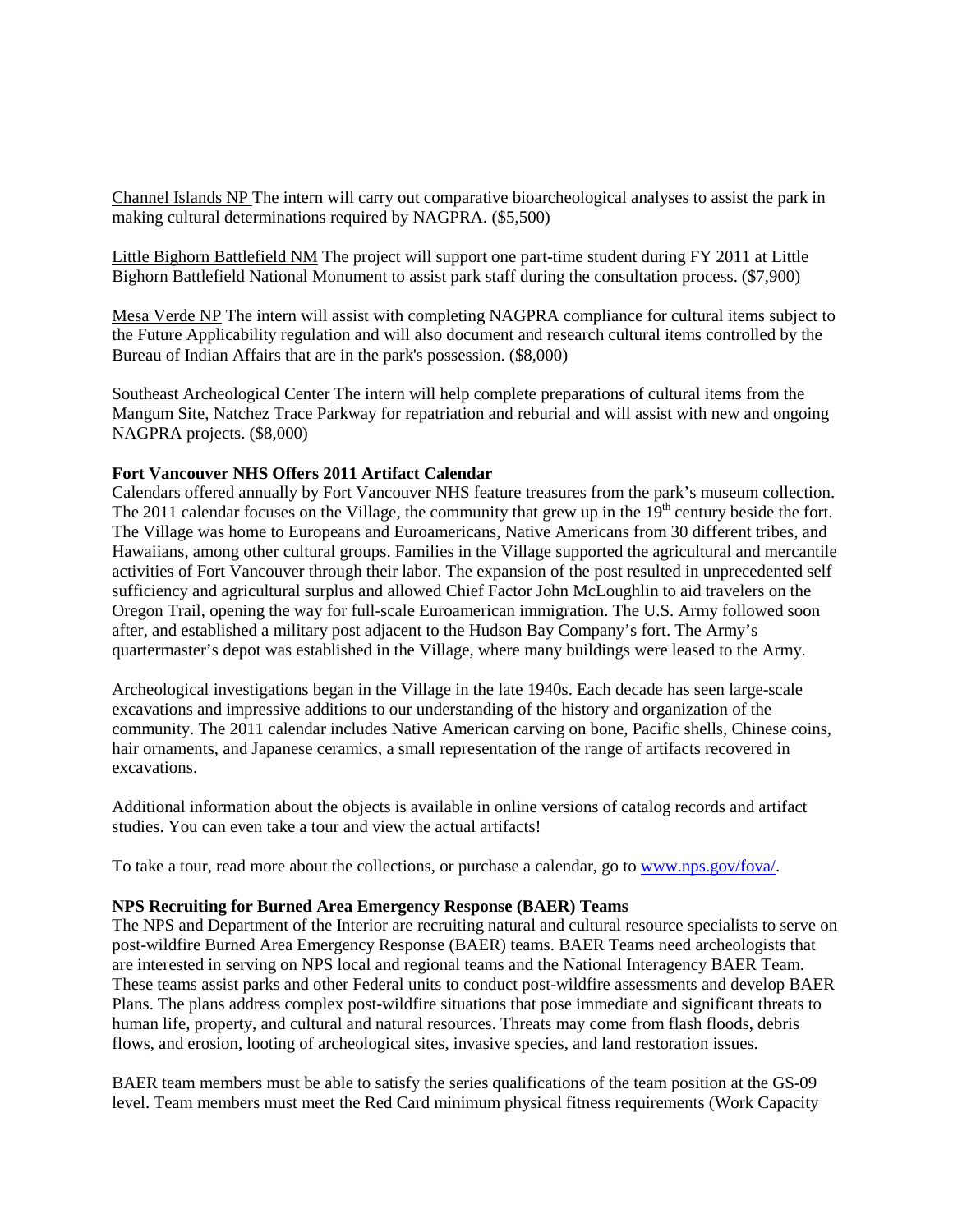Test score of light fitness). Knowledge and experience in Interagency BAER guidelines, natural and cultural resource management policies, including mitigation and protection measures are desired. Oral and written communication skills, including proficiency in the use of personal PCs and Word, Excel, and Power Point for windows applications are also useful.

BAER Teams need archeologists that are interested in serving on NPS local and regional teams and the National Interagency BAER Team.

#### *NPS Local and Regional Teams*

The NPS maintains a roster of volunteers to serve on local and regional teams. Team participants are selected based on the needed skill sets and the volunteer's availability. To apply, complete the on-line application posted at<https://www.surveymonkey.com/s/P5NTBFM> no later than February 14, 2011. The application should specify the area of interest and must briefly address the nominee's professional, technical, and BAER-related qualifications for the position. Be sure to include all contact information (name, phone numbers, and email address).

### *National Interagency BAER Teams*

The Department of Interior sponsors two National Interagency BAER Teams. These teams respond to complex fires of national significance and fires presenting severe post-fire issues. To apply for a national team, complete the local and regional team application. In addition, the application's supervisor must send a memo about applicant's qualifications and availability to both Richard Schwab [\(richard\\_schwab@nps.gov\)](mailto:richard_schwab@nps.gov) and Erv Gasser [\(erv\\_gasser@nps.gov\)](mailto:erv_gasser@nps.gov). For further information on applying to the national teams, please contact Erv Gasser directly.

If you are already on one of the teams, please reaffirm your interest in participating or remove your name from the list by contacting Richard Schwab (for local, regional, and national teams) and Erv Gasser (for national teams).

For more about the BAER program, go to the DOI BAER website [www.fws.gov/fire/ifcc/esr/home.htm](http://www.fws.gov/fire/ifcc/esr/home.htm) or contact Richard Schwab.

# **Visitor Caught Collecting Artifacts in Fort Bowie NHS**

On December 28, 2010, a park interpretive ranger reported a visitor illegally collecting artifacts at Fort Bowie NHS. The protection ranger who responded recovered 111 artifacts, including historic cartridge cases, a metal button, a barrel band from a rifle, square nails, and pieces of historic glass from the visitor. The cost of either cataloging or repatriating the artifacts is being calculated.

During periods of cold weather, melting snow and frost heaves often bring historic artifacts to the surface at Fort Bowie and the illegal collection of artifacts at the fort is an on-going problem. The park recently installed an outdoor surveillance camera overlooking the parade ground to help prevent the problem.

#### **Man Sentenced in Two Year Cultural Resources Sting**

A man who admitted to taking a bead from Native American ruins in San Juan County, Utah, will not serve time in prison. U.S. District Judge Ted Stewart sentenced Brandon F. Laws to 24 months probation for a misdemeanor charge of trafficking in stolen artifacts. Laws had argued the items came from private land and the transaction was legal.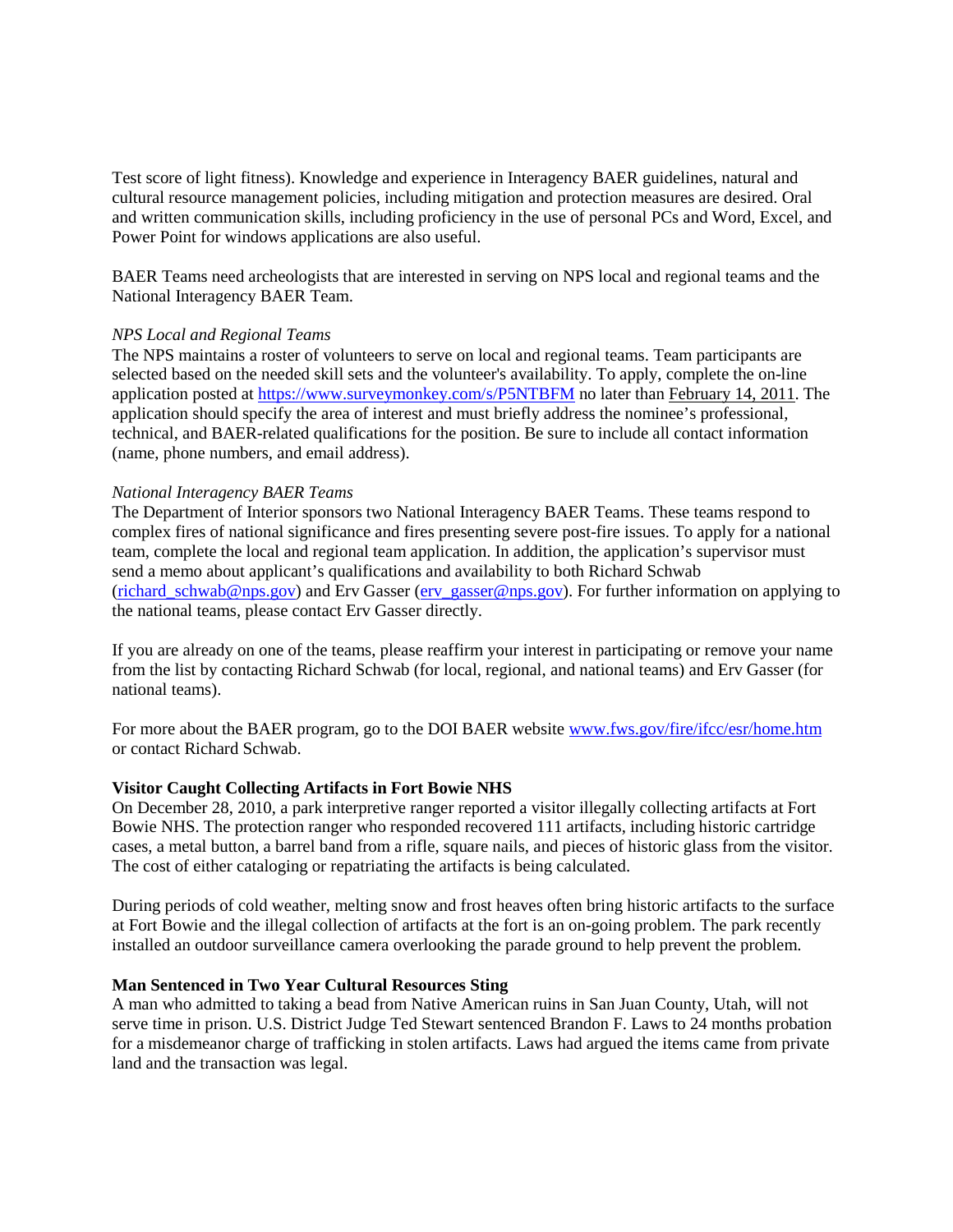In exchange for an earlier guilty plea, prosecutors dropped two felony charges that could have meant prison time for Laws. He was originally indicted for allegedly stealing and selling two bone beads, a shell necklace with a clay pendant, two drills, and other pendants which were excavated or removed from Indian lands. Though a bead is small, Stewart noted that its removal "was part of a lifestyle that Mr. Laws and others had engaged in that needed to be addressed." Asked by the judge if he learned his lesson, Laws replied, "Yes sir."

Laws also must surrender all other tribal antiquities in his possession and is barred from visiting Federal lands during his probation. Federal prosecutor Richard McKelvie did not recommend jail time because Laws spent six months behind bars for violating conditions of his release prior to the hearing.

Laws, a Blanding construction worker, was among 26 people arrested in Utah, Colorado and New Mexico after a two-year sting operation in the Four Corners region. Four others named in the same indictment as Laws are scheduled for a jury trial in February, 2011.

# **NPS to Offer Oral History Training**

The NPS History Program and Organization of American Historians (OAH) will offer a one day course "Viva Voce: Researching the Past with Oral History" at the OAH annual meeting in Houston, Texas, on March 19, 2011. This workshop is aimed at historians, interpreters, archivists, ethnographers, archeologists, museum curators and others who conduct oral history projects. Workshop leaders direct major oral history programs and are attuned to the needs of Federal historians. Participants can discuss issues specific to their own projects and will receive an oral history manual, transcribing and style guide, and other resources.

The morning session will provide an overview of oral history methods and how to complete effective oral history research projects. Topics include project design; ethical and legal issues; interviewing techniques; processing and archiving recordings; recording equipment (audio and video); public programming that reaches a variety of audiences, and; impact of digital technologies on oral history.

The afternoon session will showcase three examples of innovative oral history work. They are the NPSsponsored Tuskegee Airmen Oral History Project; the "digital frontier" in oral history at the Johnson Space Center History Office, NASA, and; how oral history is being used to document disasters and crises such as Hurricane Katrina and the Deep Water Horizon Oil Spill.

Tuition is \$115 (\$30 for workshop registration, \$85 for one-day conference registration). The course, listed in DOI Learn (NPS 2011-0319 – Houston TX), requires supervisory approval for Federal employees.

NPS contact: Lu Ann Jones, Park History Program, WASO, (202) 354-2219.

### **Summer Jobs with NPS HABS/HAER/HALS**

The NPS Heritage Documentation Programs (Historic American Buildings Survey/Historic American Engineering Record/Historic American Landscapes Survey) seeks applications from qualified students for summer employment documenting historic sites and structures of architectural, engineering, and landscape significance throughout the country. Duties involve on-site field work and the preparation of measured and interpretive drawings and written historical reports for the HABS/HAER/HALS Collection at the Prints and Photographs Division of the Library of Congress. Projects last twelve weeks, beginning in May/June. Salaries range from approximately \$6,000 to approximately \$11,000 for the summer,